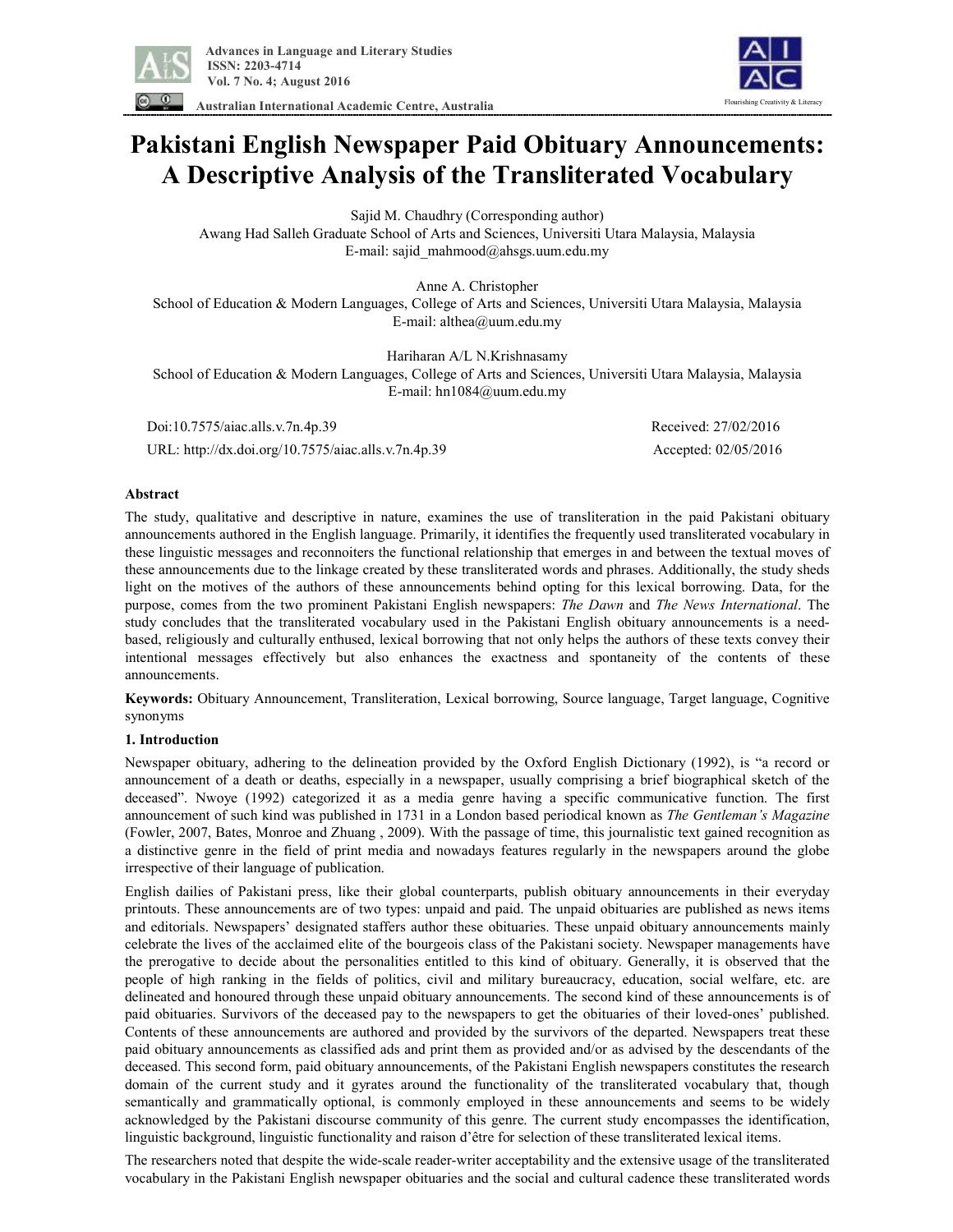have, there exits limited research aimed at examining the use of this vocabulary. In order to fill this research gap, the present study attempts to examine the transliterated vocabulary of these Pakistani English announcements from a linguistic perspective. To do so, the current study first identifies the frequently transliterated vocabulary items in the Pakistani obituary genre and then as a next step examines the functional relationship that emanates from the discourse generic moves of these announcements due to the connections caused by the transliterated words. During the process both the spheres, overall obituary texts and the transliterated vocabulary, stay as the main areas of focus of the researchers.

#### **2. Literature Review**

Transliteration is a phonetic transcription that changes the alphabetical letters of the borrowed words of the source language into the analogous, similar-sounding alphabetical characters of the language in use. Pervouchine and Lin (2009) describe transliteration as a manner of rewriting words taken from a source language to a target language having a different writing structure using the loan words' phonological comparable equivalent. Writers, according to Mphahlele (2004), consider transliteration as the swiftest procedure to generate equivalents between the languages in use, the source and the target, and exercise it as a lexicographical and terminological principle. Transliteration, as per the observation of Al-Azami, Kenner, Ruby, and Gregory (2010), is a practical strategy that is adopted by the writers in such contexts where the written form of the target language is either unfamiliar or does not otherwise exist. Contrary to the translation that only provides the exact meanings of the borrowed vocabulary items, transliteration also helps the readers to utter the borrowed words in the similar way as they are pronounced in the source language. As per Regmi, Naidoo, and Pilkington (2010), the process of transliteration is adopted by the writers to replace and/or complement the words or meanings of the language in use with the meanings of borrowed words, as sometimes it becomes difficult for them to find the exact equivalence of the borrowed word in the target language. So, it helps in setting the right context for the better comprehension of the communicative purpose of the author(s). Transliteration is quite commonly applied while dealing with the religious scriptures the world over and is considered, as per the observation of Panourgia and Panourgia (1995), a reader-friendly act of the writers while dealing with the subject of death. ElShiekh and Saleh (2011) also believe that contrary to the translation that denotes abstract concept of the loaned words, transliteration conveys concrete impression of the borrowed terms if they are part of a religious discourse.

## **3. Research Objectives**

These are the objectives of the research.

- 1. To ascertain the transliterated vocabulary that is frequently employed by authors of the Pakistani English newspaper paid obituary announcements.
- 2. To cognize the linguistic background of the transliterated vocabulary used in the Pakistani English newspaper paid obituary announcements.
- 3. To comprehend why the transliterated vocabulary is used by authors of the Pakistani English newspaper paid obituary announcements.

#### **4. Data**

601 paid obituaries published in the two prominent English newspapers of Pakistan, *The Dawn* and *The News International*, constitute the data for the current study. These obituaries were published in these newspapers during a year's time period starting from November 2011 onwards. The logic behind selecting these newspapers is, what Malik and Iqbal (2010) mentioned, their high circulation and large scale popularity among the people of the nation. *The Dawn*, according to Jan, Riaz Raza, Siddiq, and Saleem (2013), is the most widely distributed English newspaper of Pakistan with a nation-wide sway. Similarly, *The News International* as per the observation of Raza and Akbar (2012) enjoys a wide-scale readership in Pakistan. Along with the largescale readership, these two newspapers are perceived to be the authentic reflection of a wider canvas showcasing socio-cultural texture and values of Pakistani society. These two newspapers are also considered as pioneers for leading the linguistic trends in the emerging variety of Pakistani English. All these mentioned factors guided the researchers to select the paid obituary announcements published in these newspapers as a data base of the current study.

#### **5. Methodology**

The research is qualitative in its nature and a descriptive analysis, divulging on orthographical and structural schema of the paid English obituary announcements, is carried out to reach authentic conclusions. The analytical procedure started with the assumption that these paid obituary announcements of the Pakistani English newspapers are organized through certain discourse generic moves and therefore can be chunked into smaller textual units for the purpose of a thorough descriptive analysis. The process began with the identification of the transliterated vocabulary in the discrete textual moves and in their extended textual units; then based on this identification; it proceeded to describe the function of the transliterated terminology in its individualized capacity and also in totality with reference to the communicational load of these texts. As the transliterated words were semantically and grammatically detached from their host contextual units, the researchers did not feel any complexity while tagging them as a borrowed vocabulary. The researchers used all of their cognitive competence during the entire process in order to uphold the principles of reliability and validity. Furthermore, on a parallel basis, two independent raters substantiated the adopted analytical process, identification and the description provided by the researchers.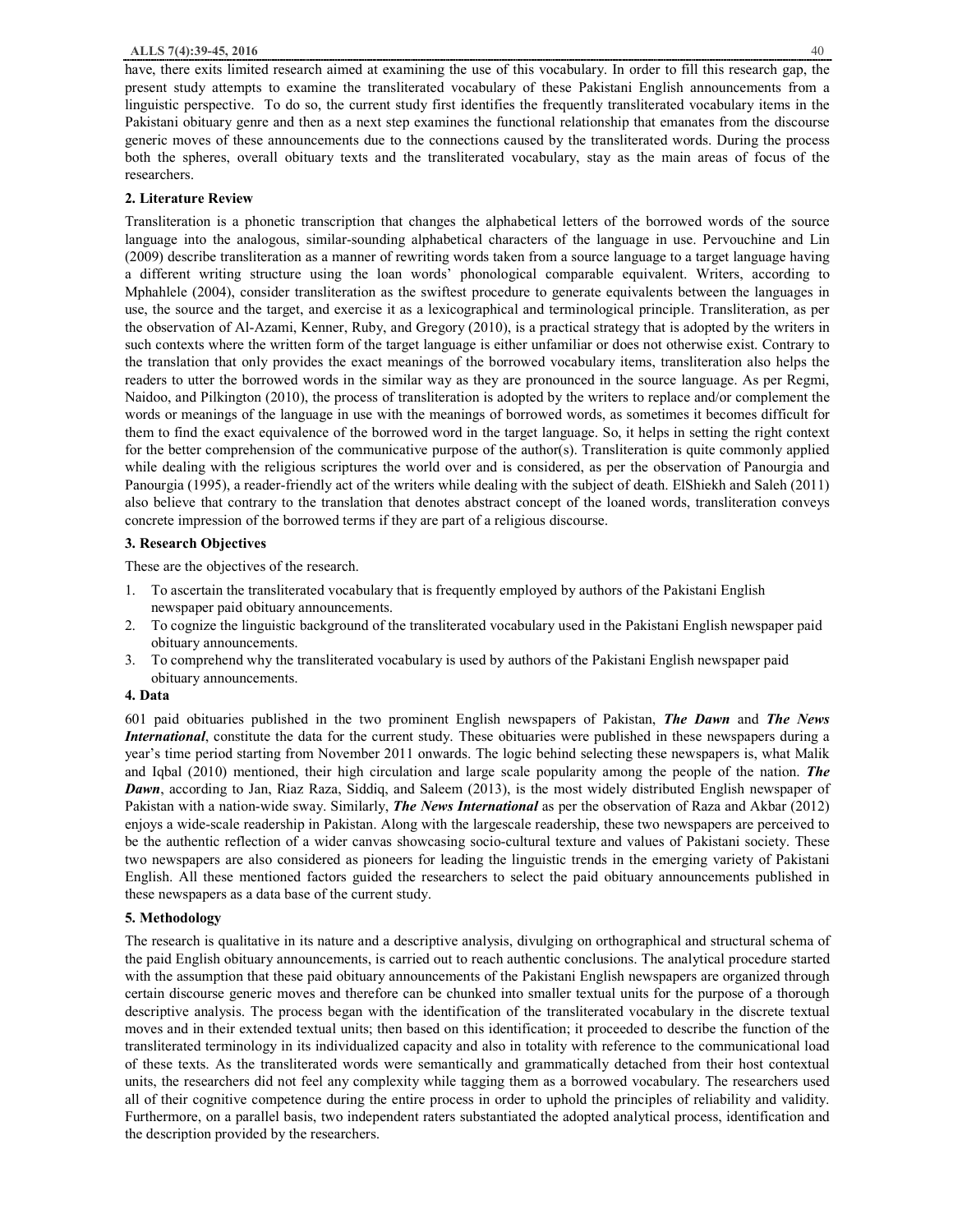#### **6. Results**

The analysis of the data reveals an abundance of the transliterated terminology in the Pakistani English newspaper paid obituary announcements. Evidently, it appears that transliteration in the Pakistani English obituary announcements is meant to enhance the accuracy and naturalness of their contents. It is observed that some textual moves of these announcements actually start with the transliterated words. Also, these transliterated words work as links to connect sentences into paragraph(s). In many cases these announcements contain heading consisting of the transliterated vocabulary. The overall picture that emerges after the analysis of the data depicts that the transliterated words in the Pakistani English obituary announcements are in fact lexically borrowed communicative tools that signal the way Pakistani obituary authors organize, develop and pass on their communicative intents through these texts. Also, it appears from the analysis that the use of these transliterated terms is closely linked to the communicative norms that govern the production and perception of these announcements in the English language. Table 1.1 depicts the most commonly used transliterated vocabulary with its source language(s).

| <b>Transliterated Form</b>      | <b>Original Form</b>                         | <b>Source Language</b> |
|---------------------------------|----------------------------------------------|------------------------|
| Inna LillahiwainnailayhiRaji'un | إِذَا لِلَّهِ وَإِنَّمَا إِلَيْهِ رَاجِعُونَ | Arabic                 |
| Namaz e Janaza                  | نماز جنازه                                   | Arabic/Urdu            |
| Soyem                           | سونم                                         | Urdu                   |
| Qul                             | قل                                           | Arabic                 |
| Quran Khawani                   | قران خواني                                   | Arabic/Persian         |
| Dua e Mughfrit                  | دعانے مغفرت                                  | Arabic                 |
| Ecsal e Sawab                   | ايصال ثواب                                   | Arabic                 |
| Surah e Fateha                  | مىورة الفائحة                                | Arabic                 |
| Ameen                           | أمهين                                        | Arabic                 |
| Masjid                          | مسجد                                         | Arabic                 |
| Imam Bargah                     | آمام بارگاه                                  | Persian                |
| In Sha Allah                    | ان شاء الله                                  | Arabic                 |
| Majlis                          | مجلس                                         | Arabic/Persian         |
| Namaz                           | نماز                                         | Urdu                   |
| Zohr                            | شعر                                          | Arabic                 |
| Asr                             | عصر                                          | Arabic                 |
| Maghrib                         | مغرب                                         | Arabic                 |

Table 1 Commonly used Transliterated Words in the Pakistani English Newspaper Paid Obituaries

#### **Inna Lillahi wa inna ilayhi Raji'un**

Inna Lillahi wa inna ilayhi Raji'un is a Quranic verse in the Arabic language and in the English language it means that everyone belongs to the God Almighty and certainly everyone will be returning to Him. As far as the linguistic background of this verse is concerned, Muslims recite this verse at the times when they face misfortunes or unexpected setbacks in their day to day life affairs. Considering death as a major loss, Muslims on getting the news of a fellow Muslim's death recite this verse as their initial response to the news. The findings of this study divulge that the verse is quite frequently transliterated by the authors of the Pakistani English obituary announcements. The transliterated use of this verse is observed at levels of two different textual moves of these announcements: as a header and/or in between the text. As a header, it substitutes the conventional caption 'Obituary'. While, in the text, the verse's existence is noted in the third textual move of the Pakistani English newspaper paid obituary announcements that serves the communicative purpose of the death declaration. The given instances reflect the way the transliterated version of this Quranic verse appears in the texts of the Pakistani English obituaries.

a) The management and staff of xxxxxx, deeply regret to announce the sad demise of our Senior Executive Vice President & Regional Head, Lahore Mr. xxxxxx. *Inna Lillahi wa inna ilayhi Raji'un.* 

b) Our princess xxxxx W/O xxxxx has passed away. *Inna Lillahi wa inna ilayhi Raji'un*. Please remember her in your prayers.

#### **Namaz e Janaza**

The term consists of two separate words belonging to the two different languages. The first word *Namaz* belongs to the Urdu language and in the English language it means "Prayer". The second word *Janaza* is from the Arabic language and in English it means "Funeral". As a compound noun in the Urdu language these words form a term that is used for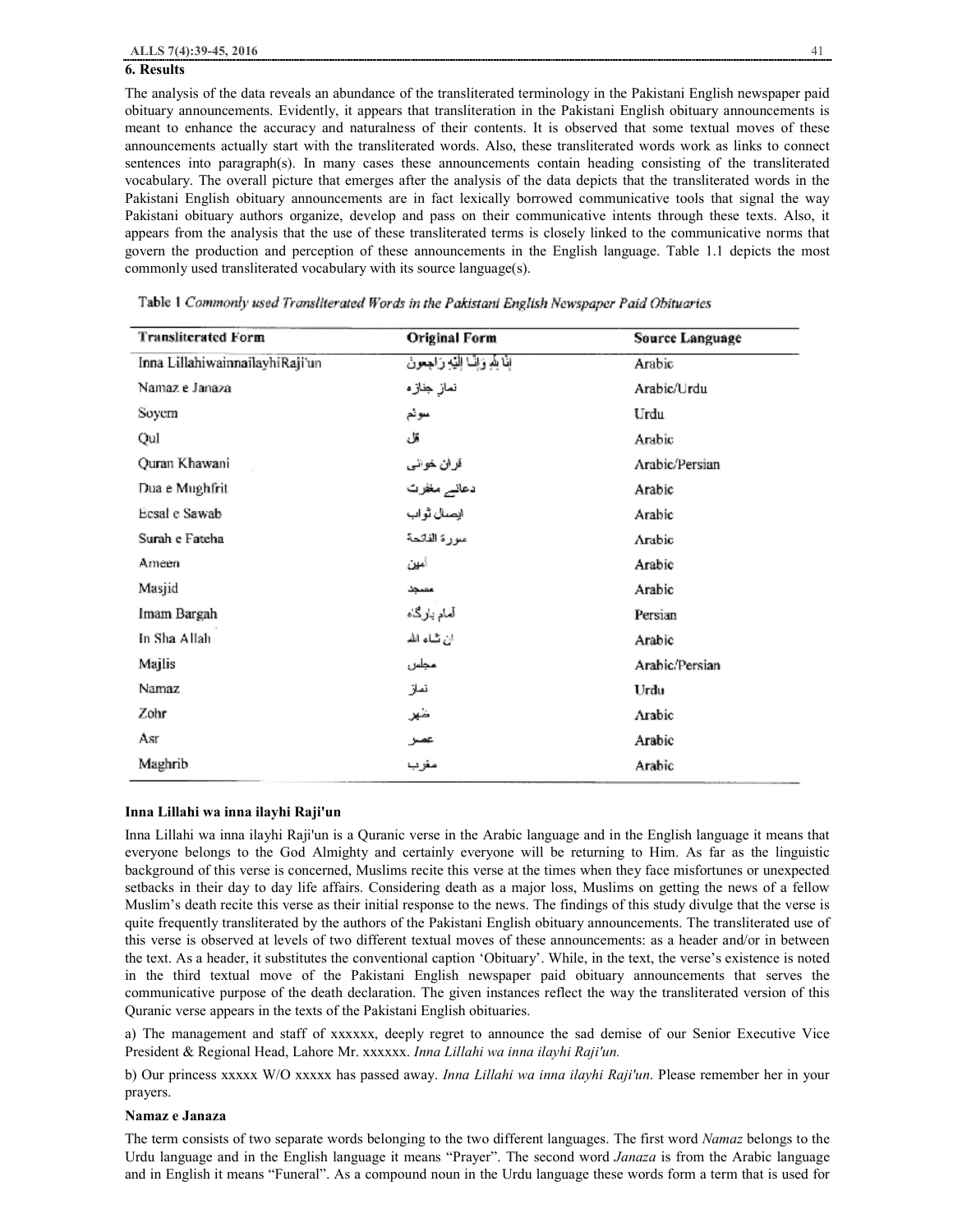the mandatory funeral prayer offered by the Muslims for their departed fellow Muslims. The analysis of the data reveals that the term is quite frequently used by the authors of Pakistani English obituaries to convey the time and date of such prayers. The following two examples portray the way this term is used in the texts of the Pakistani English newspaper obituaries. In addition, the term is also occasionally used as a heading of these announcements.

a) Today, 24th Feburary 2012, *Namaz e Janaza* will take place after Zohar Prayer at about 2:15 PM at xxxxx, Karachi.

b) Her *Namaz e Janaza* will be offered in xxxxx, Islamabad, at 3:00 PM on 24th Feb. 2012 (Friday).

#### **Soyem**

The transliterated word of *Soyem* originally belongs to the Urdu language and means "Third" in the English language. In a post-death scenario, culturally and religiously, the word is attached to a ritual gathering in Pakistan that is called on the third day of the death of an individual by the left-behinds. The findings reflect the use of this transliterated word in two contexts: as a heading and as a reference to the third day post-death ritual. The given extracts demonstrate the way this word is used as a reference to the above mentioned third day post-burial ritual.

a) *Soyem* will be held between Asr and Maghrib on Friday, 3 February at house xxxxxx, Street xxxxx, DHA, Karachi.

b) *Soyem* of xxxxx who expired on 19 January, 2012 will be held on Saturday, 21 January, 9:00 AM at Yusufi Masjid, Tipu Sultan Road, Karachi.

#### **Qul**

The transliterated word *Qul* is linguistically borrowed from the Arabic language and means "Say" in the English language. Linguistically, the word originates from the four Quranic chapters (surahs) beginning with the word *Qul*. These four Quranic chapters are collectively referred to as *Quls*. During the post-burial gatherings, related to the death rituals, people in Pakistan mostly recite these *Quls*. The findings of the current study reveal that the word is used in two different references by the authors of the Pakistani English obituaries: as a heading of the death announcement and/or to mention the organized rituals where these *Quls* would be recited for the emancipation of the soul of the departed. Following are the examples reflecting the word's usage in reference to the post-burial rituals.

a) *Quls* for my beloved wife xxxxx, sister of xxxxx who passed away at xxxxx on 18<sup>th</sup> July, 2012 will be held on today (Saturday) 21st July 2012 after Asr till Maghrib.

b) The *Qul* for xxxxx, W/O Late xxxxx who passed away on 24th December 2011 will be held on xxxxx at xxxxx on Monday,  $26<sup>th</sup>$  December 2011 at 2:30 PM.

## **Quran Khawani**

These transliterated words originally belong to two different languages. The word *Quran* is from the Arabic language and refers to the Islamic holy book *Quran* while the word *Khawani* belongs to the Persian language and means "Reading" in the English language. The term *Quran Khawani* exists as a compound noun in the Urdu language as well. Collectively, these words mean recitation of the holy Quran. In the perspectives of the post-death scenario, the term linguistically refers to the liturgy that is organized by the left-behinds of the dead to recite the holy Quran for the salvation of the departed soul of their loved-one in the world hereafter. Invitations are extended to the people for this post death congregation of *Quran Khawani*. In addition to this usage the term is also, optionally, used as a title of the Pakistani English newspaper death announcements. The following examples show the manner this term is used by the authors to inform the people about the practice related to the *Quran Khawani*.

a) *Quran Khawani* for the departed soul will be held today on Sunday, 26<sup>th</sup> August at her residence xxxxx Upper Mall, Lahore after Asr prayers at 6:00 PM. By participating get the blessings of Allah.

b) With profound sadness, we announce the demise of our mother Mrs. xxxxx W/O late Mr. xxxxx. *Quran Khawani* will be held on Monday, 13th August 2012 from 4:00 PM till 5:30 PM.

#### **Dua e Mughfrit**

The term *Dua e Mughfrit* means pleading for the God Almighty's forgiveness for the soul of the departed. Muslims on the death of a fellow Muslim offer *Dua e Mughfrit* to the God Almighty beseeching His kindness for the departed. The findings of the current study reveal that authors of the Pakistani English obituaries frequently use this transliterated term to inform and/or to request the readers of these texts to join the specifically arranged congregation of *Dua e Mughfrit* for the departed souls. It is observed, by the researchers, that infrequently only the word *Dua* ( $\epsilon$ a) is also employed to communicate the analogous denotations. In addition to the aforementioned usage of the words, it is noted by the researchers that the term is also used by the authors as a header of these announcements and in this capacity it substitutes the traditional header obituary. The following excerpts are produced to reflect the way this term is used as a reference to the related religious gatherings where *Dua e Mughfrit* is offered.

a) *Dua e Mughfrit* for the departed soul will be held at his residence, xxxxx, Lahore after Asr at 6:00 PM. By participating get the blessings of Allah.

b) *Dua* will be held between 10:00 AM.to 11 AM on 1st July 2012 at Sultan Masjid, Phase-V, DHA Karachi.

c) Mrs. xxxxx passed away on July 18<sup>th</sup>, 2012. Please recite Sura Fateha and offer *Dua e Mughfrit* for her departed soul.

d) We ask our friends and family to offer *Dua* to Allah to accept his good deeds and have mercy on his soul.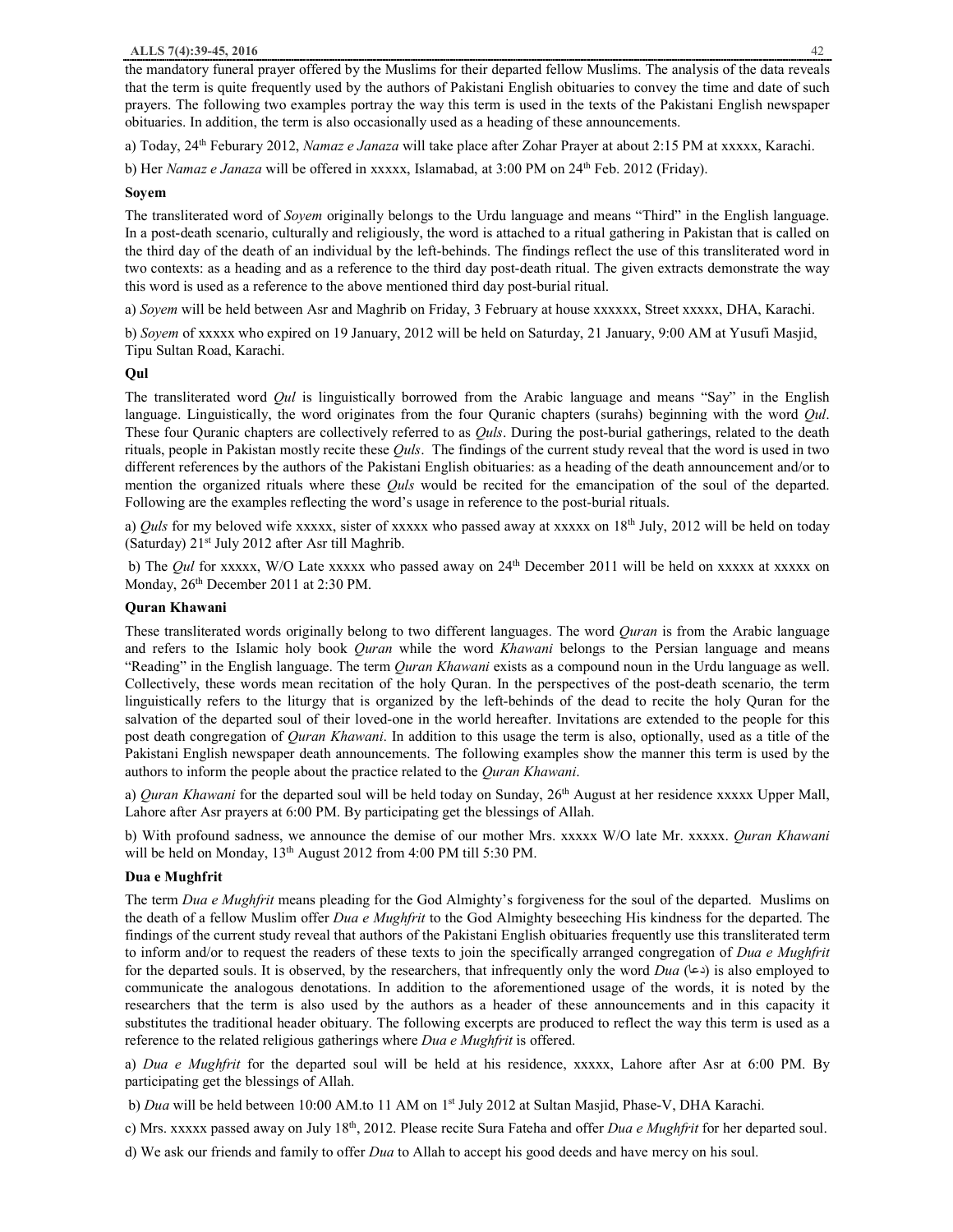## **Eesal e Sawab**

The transliterated words *Easal e Sawab* linguistically originates from the Arabic language and convey the meanings "transferring or conveying of heavenly reward" to the soul of the departed. Left-behinds of the departed believe that the souls of their deceased relatives are the ultimate beneficiaries of all the prayers offered in the post-burial rituals. Basically, all the post-burial ritual gatherings are held with the purpose of *Easal e Sawab* to the departed soul and verses from the holy Quran are recited in such gatherings. Followings are the examples this transliterated term is employed in the Pakistani English obituaries.

a) The Soyem will be held on Sunday, the 13<sup>th</sup> November 2011 from Zohar to Maghrib at his residence at xxxxx, North Karachi. Participation for *Eesal e Sawab* is requested.

b) Quran Khawani for *Eesal e Sawab* will be held at xxxxx, near Police Station on Wednesday 15 Feburary 2012 between Asr and Maghrib.

#### **Surah e Fateha**

These transliterated words are lexically borrowed from the holy Quran. The Arabic word *Surah* means "Part" in the English language while the Arabic word *Fateha* stands for "the Opening" in the English language. *Surah e Fateha* is actually an opening part of the holy Quran and is also the most recited Quranic part in the post death liturgies. Conventionally, the recitation of *Surah e Fateha* is followed by the recitation of *Surah e Ikhlas*, the last part of the holy Quran, three times. This conventional practice in Pakistan is collectively called offering *Fateha* for the soul of the departed. Here are the examples how these words are used in texts of the Pakistani English newspaper obituary announcements:

a) We regret to inform our friends and relatives that Mr. xxxxx S/O xxxxx, Ex-Director of xxxxx passed away on November 6, 2011 in Wisconsin USA. Recitation of *Surah Al-Fateha* is requested for his Eisal-e-Sawab.

b) Our beloved xxxxx passed away peacefully on January 09, 2012 in Chittagong, Bangladesh. Please recite *Surah Al-Fateha* for the departed soul.

c) With profound grief and sorrow, we announce the demise of our beloved xxxxx. Please recite *Surah e Fateha* and three times *Surah e Ikhlas* for his Eesal e Sawab.

## **Ameen**

The transliterated word *Ameen* is linguistically loaned from the Arabic language and is used to conclude a *Dua*. The utterance of the word conveys the sense of strong agreement with the contents of the prayer and reflects ultimate faith and trust of Muslims in the blessings of the God Almighty. When the word *Ameen* is uttered at the end of a *Dua*, it is believed, by the Muslims, that the God Almighty will surely accept their requests of mercy for the departed soul. In the Pakistani English newspaper obituary announcements the word appears as reflected in the following reproduced sentences:

a) We announce with profound sorrow the passing away of our beloved Mr. xxxxx on Saturday, 4<sup>th</sup> August 2012. May his soul rest in eternal peace. *Ameen!*

b) May Allah grant his soul eternal peace and give strength and courage to the bereaved family to bear this irreplaceable loss. *Ameen!*

## **Masjid / Imam Bargah**

Both the transliterated words, *Masjid* and *Imam Bargah*, are linguistically identical regarding the meanings they convey but the source languages of both the words are different. These words mean "Mosque" in the English language, a place where Muslims pray to Allah Almighty five times a day. The word *Masjid* is from the Arabic language while the word *Imam Bargah* belongs to the Persian language. In addition to the five regular daily prayers, *Masjids* and *Imam Bargahs* in Pakistan are also used by the Muslims to offer *Namaz e Janaza* for the departed souls. The findings of the current study reveal that these transliterated words are used to convey information about the place where the funeral prayers will be held. Also, these transliterated words are used if any post-burial ritual assembly is arranged by the survivors on such a place for the purpose of *Quran Khawani* for the departed soul. Following are the examples demonstrating the way these words are used in the Pakistani English obituary texts.

a) Soyem for her Eesal e Sawab will be held on 8<sup>th</sup> December, 2011 between Asr and Maghrib prayers at Hilal Park *Masjid*, DHA, Karachi.

b) Quran Khawani and Dua for the departed soul will be held on Tuesday 3rd Muharram (29th November) at Bara *Imam Bargah*, Model Town, Lahore.

c) Her Soyem will be held at Defense *Imam Bargah* Karachi between 3:00 PM and 5:00 PM on November 22, 2011 (Tuesday).

d) Namaz e Janaza for her will be held today (Tuesday) 29<sup>th</sup> November 2011 after Namaz e Zohar at Muhammadi *Masjid*, Gulberg, Lahore.

## **In Sha Allah**

The transliterated phrase In Sha Allah comes from the Arabic language. In the English language it means "if Allah Almighty wills so". Following religious guidance, Muslims are advised to say this phrase whenever they plan, propose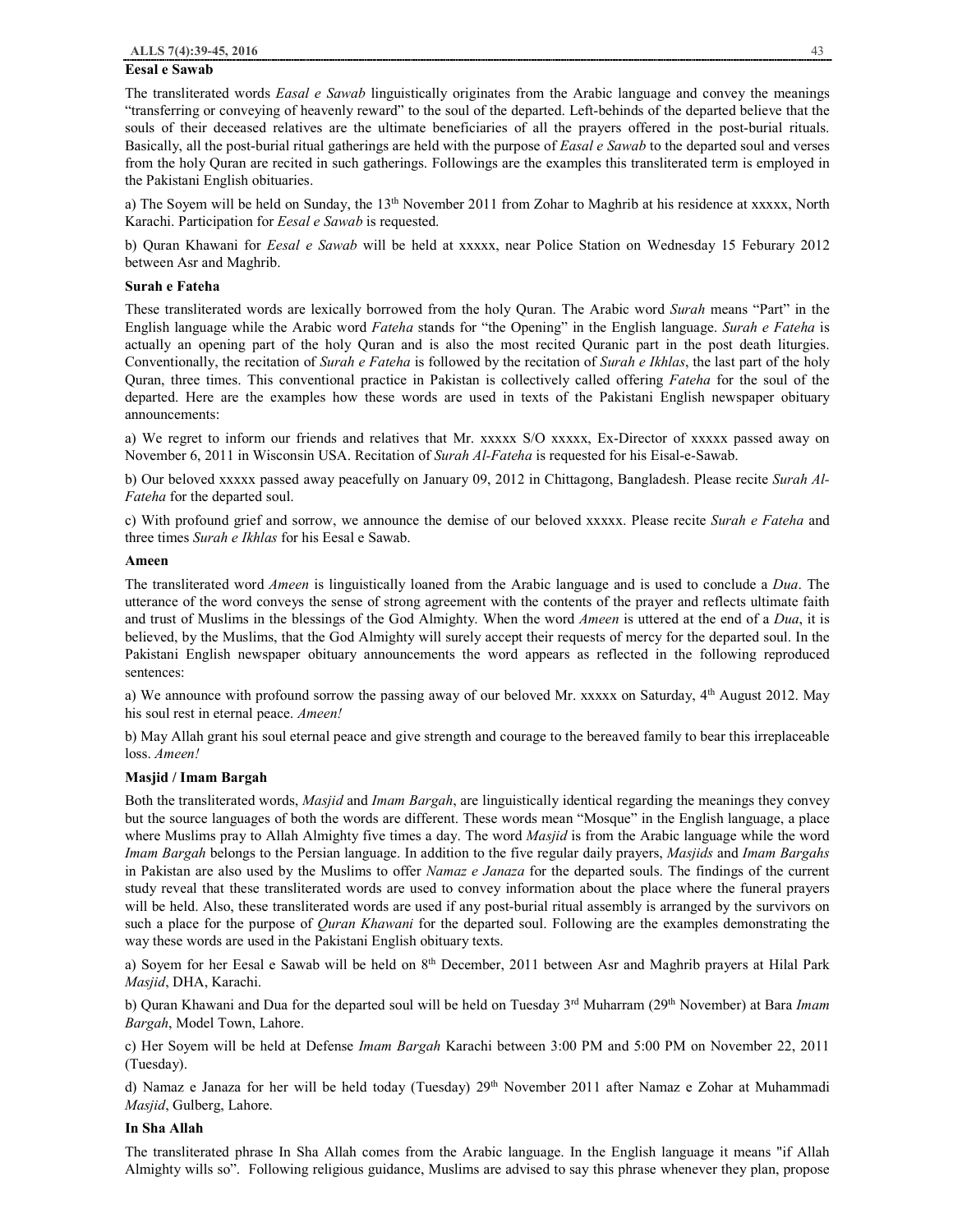or commit to do something in the days to come. The reason behind the utterance of this phrase is very simple. According to the Islamic religious belief, human beings cannot control their future destiny. Since, only the God Almighty knows what will happen, they ought not to make definite declarations about the future. To put it simply, future events always happen with the endorsement of the Almighty powers of the God. Examples displaying the use of this phrase in the Pakistani English obituaries are as follows:

a) She will be laid to rest in the Defense Graveyard in Lahore *In Sha Allah* on Friday, January 27, 2012.

b) The Namaz e Janaza of the departed soul will *In Sha Allah* be held at 1000 hrs. on 5th March, Army Graveyard, Racecourse Road, Rawalpindi.

## **Majlis**

The transliterated word *Majlis* is lexically borrowed from the Arabic language. It means assembly or gathering of many people together for a specific purpose. The findings of the current study reveal that the word *Majlis* is occasionally used by the authors of the Pakistani English language obituaries in reference with a post death ceremony that involves activities related to the *Eesal e Sawab* for the bygone soul: *Quaran Khawani* and/or recitation of *Quls*. In such a gathering, sometimes, religious leaders are called as guest speakers to elaborate the reality of death and dying in the light of religious preaching. The followings are the examples how this word is used in the Pakistani English death announcements:

a) *Majlis* for Eesal e Sawab will be held at Islamic Research Center, Ayesha Manzil on Friday, 20 Jan, 2012.

b) We are holding a *Majlis* of Quaran Khawani for him on Tuesday the 17<sup>th</sup> of May between 5:00 PM and 7:00 PM at xxxxx, Karachi. Please attend for Eesal e Sawab.

## **Namaz e Zohr / Asr / Maghrib**

All these transliterated words, in their original form, linguistically belong to the Arabic language and are actually names of the three, out of five, mandatory prayers Muslims offer every day. These prayers are offered at three different timings of a day. *Namaz e Zohar* is offered around the afternoon. *Namaz e Asr* and *Namaz e Maghrib* are offered around the mid-evening and at sunset respectively. Analysis of the data reveals that survivors of the deceased generally use these prayer timings to arrange various pre and/or post-burial rituals like *Namaz e Janaza*, *Soyem and Quaran Khawani* . The followings are examples in this regard.

a) Soyem prayers for our beloved xxxxx will be held between *Namaz e Zohar* and *Namaz e Maghrib* on Friday, December 16<sup>th</sup>, 2011 at xxxxx, Phase VI, DHA, Karachi.

b) Namaz e Janaza will be held after *Zohar* prayers (1: 15 PM) on Saturday, 19th November 2011 at Masjid e Abu Bakar.

c) Soyem of xxxxx S/O will be held between *Namaz e Asr* and *Namaz e Maghrib* on Friday, August 31, 2012 at xxxxxx.

## **7. Discussion and Conclusion**

Pakistani English newspaper obituary appears to be a well-connected discourse that has the characteristics of a communicative occurrence that meets what De Beaugrande and Dressler (1981) mentioned as the seven standards of textuality: cohesion, coherence, intentionality, acceptability, informativity, situationality and intertextuality. With contextualized socio-cultural knowledge of death related events and by following the principle of analogy and the principle of local interpretation, the authors of these linguistic messages use transliteration in such a way that enhances the efficiency, effectiveness and appropriateness of the Pakistani English obituary announcements. The incorporation of the transliterated vocabulary helps the obituary genre of Pakistani English newspapers attain and accomplish the abovementioned seven standards of textuality.

It seems that in order to produce acceptable, natural and communicatively operative death announcements, obituary writers of Pakistan use transliterated vocabulary in a convincing way that is anticipated, perceived and acknowledged by the related discourse community. The researchers perceive that persistent occurrence of these transliterated words and phrases now integrates with the social and lingua-cultural fabric of the Pakistani society and hence can be considered as conventionalized or what ElShiekh and Saleh (2011, p.142) have mentioned as "cognitive synonyms". Consequently, the usage of the transliterated words or phrases like Inna *Lillahi wa inna wa ilayhi Raji'un*, *Dua e Mughfrit*, *Namaz e Janaza*, *Soyem*, *Qul*, *Quran Khawani*, etc. as headers, being substitutes of the word "obituary" of the Pakistani English death announcements, do not surprise the readers. In contrast, the information encoded in these transliterated vocabulary items, as headers and/or in between the lines, guides the readers' interpretation of these texts in line with the authors' religiously and culturally aligned communicative intentions. As a result, this creates a successful communicative situation in which these texts become effortlessly interpretable and achieve the intended communicative goals for which they are authored and published.

It can be determined, without any doubt, that transliterated vocabulary in the Pakistani paid English obituary announcements not only connects the discourse but also contributes to the cohesion of the overall texts of these announcements. These linguistic borrowings, from Arabic, Persian and Urdu languages, connect the textual moves of these announcements in a likely way to guide, influence and enhance the readers' construal capabilities throughout the texts. In addition to the imperative role that transliterated vocabulary plays in the production and perception of these texts, due to its consistency with the norms of Pakistani death culture, it also prevents the loss of meanings that might